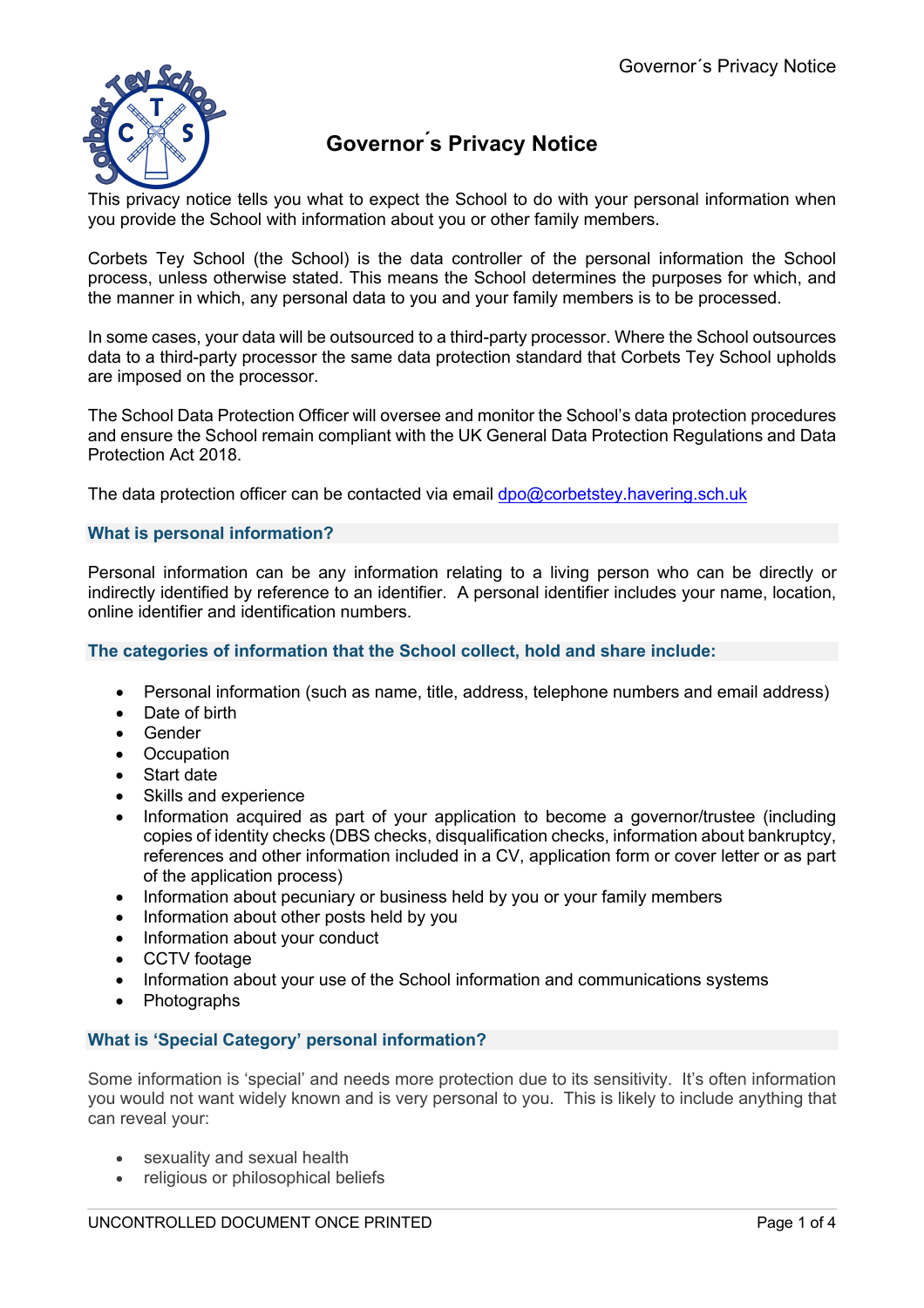- ethnicity
- physical or mental health
- trade union membership
- political opinion
- genetic/biometric data

# **Why the School collect and use your information**

The School will use the data:

- When deciding about whether to appoint you as a governor
- When dealing with any processes for the election of governors
- To meet the statutory duties placed upon the School

## **The lawful basis on which the School use this information**

Corbets Tey School holds the legal right to collect and use personal data relating to governors in order to meet legal requirements and legitimate interests set out in the GDPR and Data Protection Act 2018.

Generally, the School collect and use personal information where:

- you have given consent
- you have entered into a contract with the School
- it's necessary to perform the School statutory duties
- it's necessary to protect someone in an emergency
- it's required by law (e.g section 538 of the Education Act 1996)
- It's necessary for legal cases
- It's necessary for archiving, research or statistical purposes

Governor data is essential for the School's operational use. Whilst the majority of personal information you provide is mandatory, some is provided on a voluntary basis. When collecting data, the School will inform you whether you are required to provide this data or if your consent is needed. Where consent is required, the School will provide you with specific and explicit information with regards to the reasons the data is being collected and how the data will be used.

In circumstances where the School have consent to use your personal information, you have the right to remove it at any time. If you want to remove your consent, contact the School data protection officer by email.

#### **How long is your data stored for?**

The School will only retain your personal information for as long as necessary to fulfil the purposes the School collected it for, including for the purposes of satisfying any legal, accounting, insurance or reporting requirements. Details of retention periods for the different aspects of your personal information are available in the School Record Retention and Deletion Policy. To determine the appropriate retention period for personal data, the School consider the amount, nature, and sensitivity of the personal data, the potential risk of harm from unauthorised use or disclosure of your personal data, the purposes for which the School process your personal data and whether the School can achieve those purposes through other means, and the applicable legal requirements.

## **Who the School share your information with**

The School will not share your personal information with anyone without consent unless the law and the School policies allow the School to do so. The School may have to share your data with third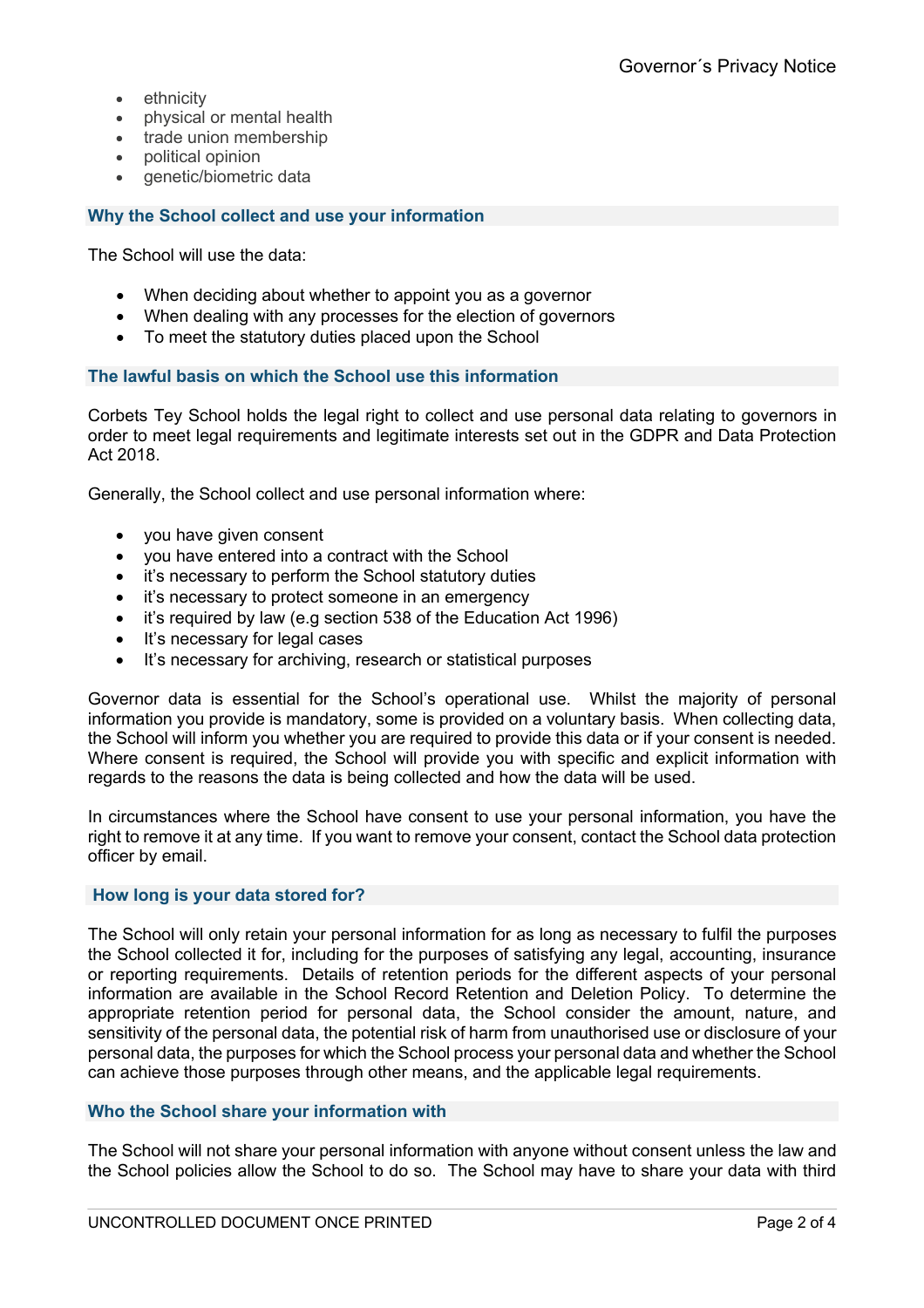parties, including third-party service providers and other organisations.

In particular, the School may share your data with organisations including, but not limited to the following:

- The Local Authority including commissioned providers of Local Authority services
- The Department for Education (to find out more about the requirements placed on the School by the Department for Education including the data that the School share with them, please go to https://www.gov.uk/government/news/national-database-of-governors
- The Education & Skills Funding Agency
- The Disclosure and Barring Service (DBS)
- The Police or other law enforcement agencies

# **Your Rights**

## **Your right of access**

You have the right to ask the School for copies of your personal information. This right always applies and is commonly known as making a 'subject access request'. There are some exemptions, which means you may not always receive all the information the School process for example if information is likely to cause serious harm to the physical or mental health or condition of you or any other person.

Information relating to or provided by a third person who has not consented to the disclosure, including images will be removed or obscured. If the School can't give you some or any of the information, the School will tell you why.

If you make a subject access request, and if the School do hold information about you the School will:

- Give you a description of it
- Tell you why the School are holding and processing it, and how long the School will keep it for
- Explain where the School got it from, if not from you or your young person
- Tell you who it has been, or will be shared with
- Let you know whether any automated decision-making is being applied to the data, and any consequences of this
- Give you a copy of the information in an intelligible form

To make a request for your personal information, please contact the School data protection officer clearly stating:

- Your name and contact details
- The Information you want
- Any details or relevant dates that will help the School process your request

#### **You also have the right to:**

- object to processing of personal data in some circumstances.
- prevent processing for the purpose of direct marketing
- object to decisions being taken by automated means
- in certain circumstances, have inaccurate personal data rectified, blocked, erased or destroyed; and
- claim compensation for damages caused by a breach of the Data Protection Regulations